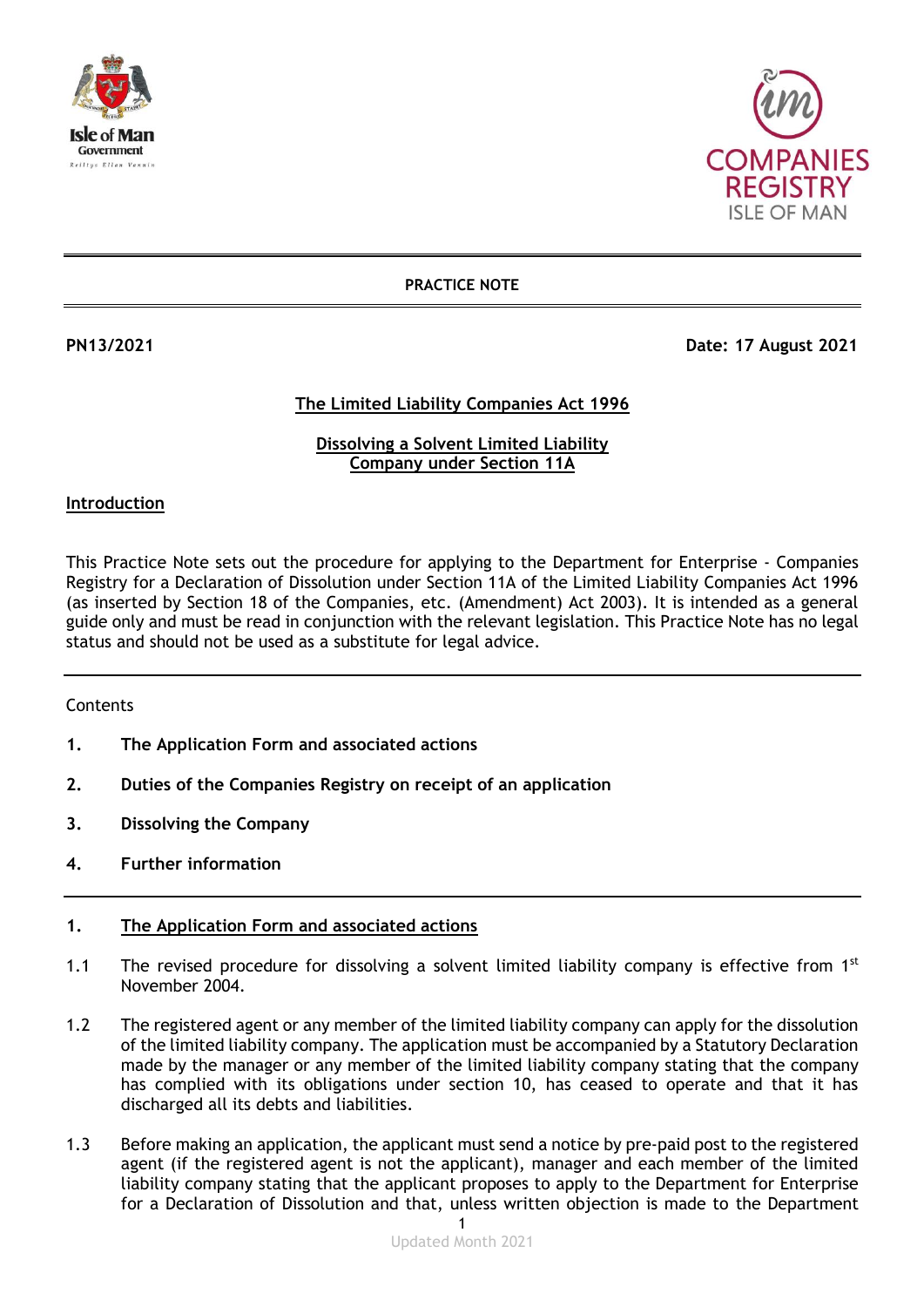within one month of the date the notice was posted, the Department may dissolve the limited liability company.

- 1.4 To avoid any delay in dissolving the limited liability company, applicants are advised to contact the Income Tax and Customs & Excise Divisions of the Isle of Man Treasury before making an application and ensure that any outstanding matters concerning those Divisions are resolved.
- 1.5 The application to dissolve the company must be made on the prescribed form (**L11A**), a copy of which is attached to this Practice Note or which can be downloaded from the Department's website [www.gov.im/categories/business-and-industries/companies-registry.](http://www.gov.im/categories/business-and-industries/companies-registry) The form consists of 2 pages, the Application Form itself and the Statutory Declaration.
- 1.6 Applicants are advised that the application will be rejected if any document which should have been filed under the Limited Liability Companies Act 1996 is outstanding.
- 1.7 The applicant should also ensure any name registered under the Registration of Business Names Acts has been ceased.
- 1.8 There is a prescribed fee of **£70**, which must be paid at the time the application is submitted to the Companies Registry.

### **2. Duties of the Companies Registry on receipt of an application**

- 2.1 When the application has been accepted, the Companies Registry will publish in one local newspaper, on the Department for Enterprise website and in an index available for inspection at the Companies Registry public counter, a notice to the effect that an application has been received. The notice will state that any objections to the dissolution must be made within one month of the date of this notice.
- 2.2 When the notice has been published in all three places, the Companies Registry will advise the Assessor of Income Tax, the Collector of Customs and Excise and the Attorney General of the receipt of the application, and inform them that they have one month in which to give written notice that they have no objection to the dissolution within one month.

### **2.3 Applicants are advised that, should any objection be received, no Declaration of Dissolution will be made until either the objection is withdrawn, or the Department decides that the objection is completely without justification.**

2.4 If no objection has been received by the end of the period for objections, and if the Assessor of Income Tax, the Collector of Customs & Excise and the Attorney General have confirmed that they have no objection to the dissolution, the Companies Registry will send a letter to the limited liability company, at its registered office, stating that the company is entitled to distribute its surplus assets, and that it may do so.

### **3. Dissolving the Company**

- 3.1 When the limited liability company receives the letter described in paragraph 2.4 above, it must take appropriate action (i.e. seek to distribute any surplus assets) and either (a) confirm to the Companies Registry that it has distributed its surplus assets or (b) state that it cannot do so and give reasons for this.
- 3.2 **If no reply is received, the company will not be dissolved.**
- 3.3 When the reply is received, the Companies Registry will publish in one local newspaper, on the Department for Enterprise website and in an index available for inspection at its public counter,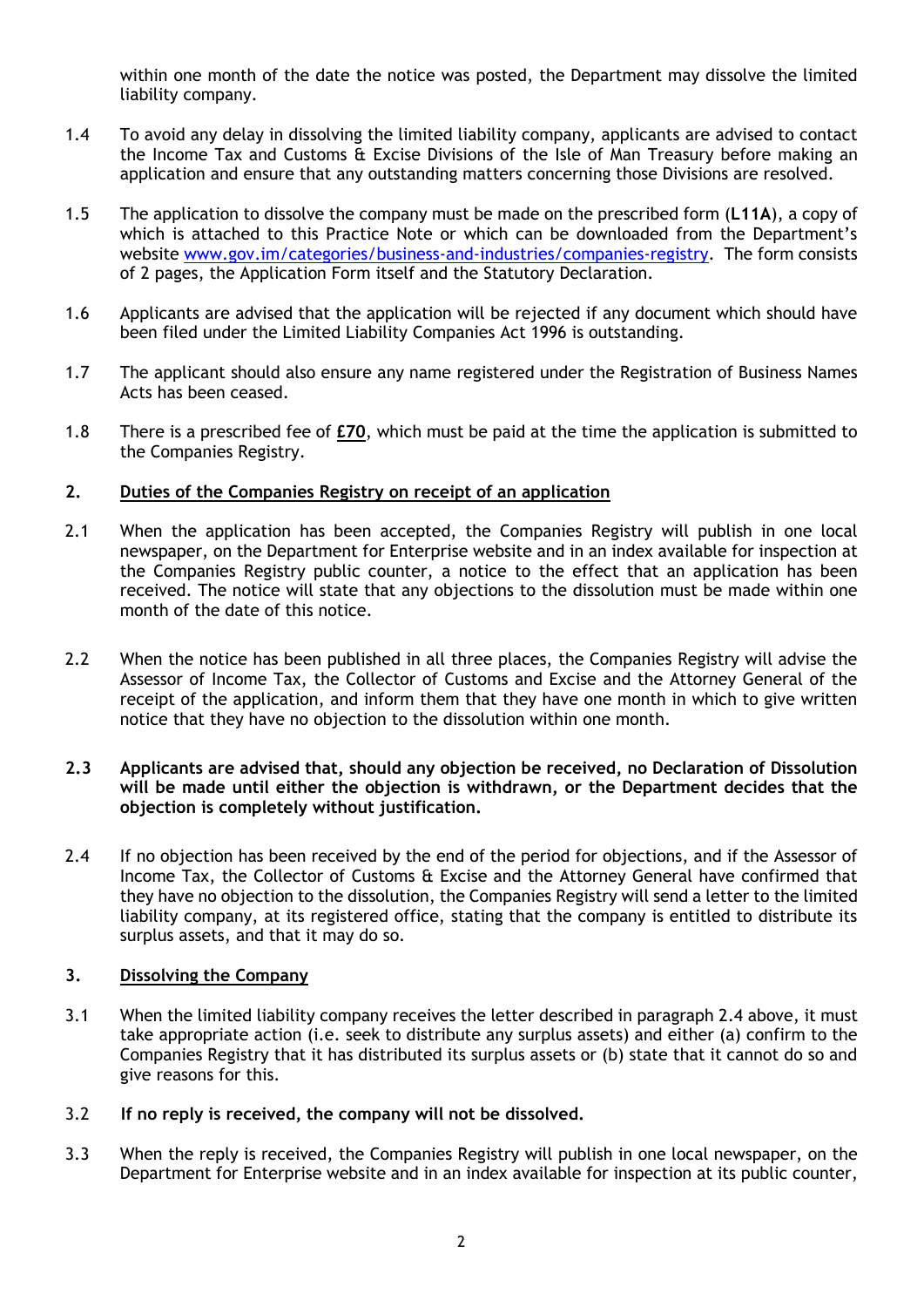a notice to the effect that the company is dissolved, and, on publication of that notice, the company is dissolved.

3.4 Please be advised that we are no longer providing our courtesy letters confirming the dates of dissolution for Companies that have been dissolved under the 1996 LLC Act. Confirmation of dissolution can be sought by undertaking a Company search on our website.

### **4. FURTHER INFORMATION**

Our staff will willingly answer general queries by telephone or e-mail but cannot give legal advice. If you require such advice you should consult an Advocate. The telephone number for the Companies Registry is: 01624 689389 and the e-mail address is: [companies@gov.im](mailto:companies.registry@gov.im)

Statutory forms and practice notes are available free of charge from the website: [www.gov.im/categories/business-and-industries/companies-registry](http://www.gov.im/categories/business-and-industries/companies-registry) .

A list of Licenceholders is available on the Isle of Man Financial Supervision Authority's website at [www.iomfsa.im/register-search](http://www.iomfsa.im/register-search) 

Details of Isle of Man Advocates are available from the Isle of Man Law Society at:

Tel: +44 (0)1624 662910 E-mail: [enquiries@iomlawsociety.co.im](mailto:enquiries@iomlawsociety.co.im) Website: [www.iomlawsociety.co.im](http://www.iomlawsociety.co.im/)

**It is the responsibility of presenters to ensure that documents arrive in the Companies Registry within the filing periods prescribed.**

**We are aware that post can on occasion be delayed. However presenters should be aware of that and post documents in plenty of time. The Companies Registry cannot operate a system which allows for such delays as to do so would simply amount to an extension to the filing periods set down by law.**

| <b>COMPANIES REGISTRY</b>  |
|----------------------------|
| Registries Building        |
| Deemsters Walk, Bucks Road |
| Douglas, Isle of Man       |
| IM1 3AH                    |

Telephone: +44 (0)1624 689389 Enquiries Email: [companies@gov.im](mailto:companies@gov.im) Filings Email: [companyfilings@gov.im](mailto:companyfilings@gov.im) Website: [www.gov.im/categories/business-and-industries/companies-registry](http://www.gov.im/categories/business-and-industries/companies-registry)

**Company Number**  $\vert$  **Form L11A** 

# **THE LIMITED LIABILITY COMPANIES ACT 1996**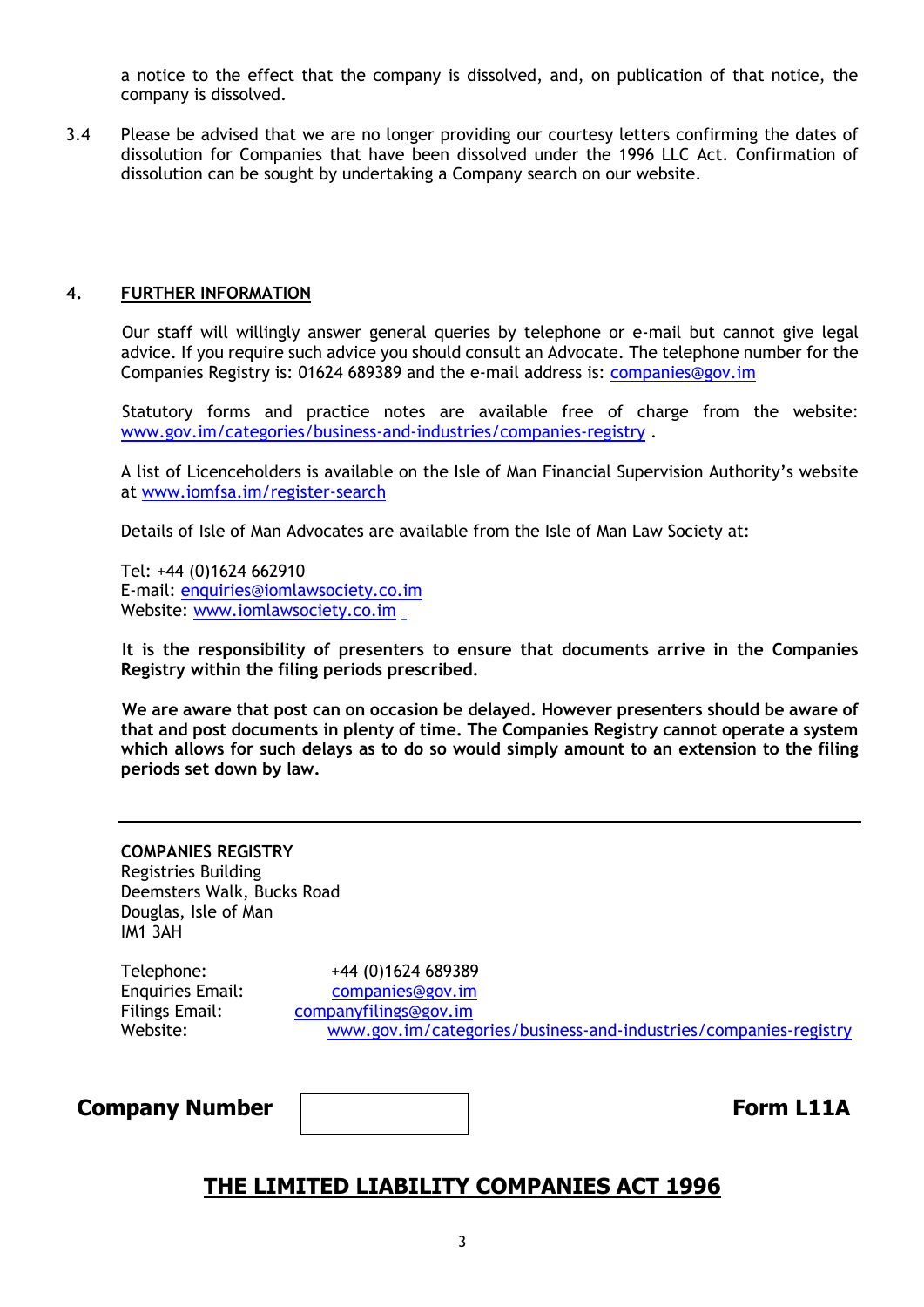# **APPLICATION TO THE DEPARTMENT FOR ENTERPRISE FOR A DECLARATION OF DISSOLUTION**

Pursuant to section 11A(2) of the Limited Liability Companies Act 1996

### **Please complete legibly in black type or bold, block lettering**

| Name of company:       |             |
|------------------------|-------------|
| $I/We^*$<br>applicant) | (name of    |
| of                     | (address of |

applicant)

being the Registered Agent/a Member**\*** of the above company hereby apply for a Declaration of Dissolution in respect of the above company.

I/We**\*** hereby confirm that Notice of this Application has been sent by pre-paid post to the Registered Agent, the Manager (if any) and each Member of the limited liability company in accordance with section 11A(5).

| Signed:       | Date:              |
|---------------|--------------------|
|               |                    |
| Presented by: | Official use only: |

**\*delete as appropriate**

#### **NOTES**

- (a) Any change in particulars requiring to be filed with the Department for Enterprise, must be delivered to the Department on the appropriate prescribed form, before this Application will be accepted for registration.
- (b) The filing fee payable prescribed under the Limited Liability Companies (Fees and Duties) Order currently in force must accompany this Application.

**Company Number Form L11A** 

# **THE LIMITED LIABILITY COMPANIES ACT 1996**

# **STATUTORY DECLARATION TO ACCOMPANY AN APPLICATION**